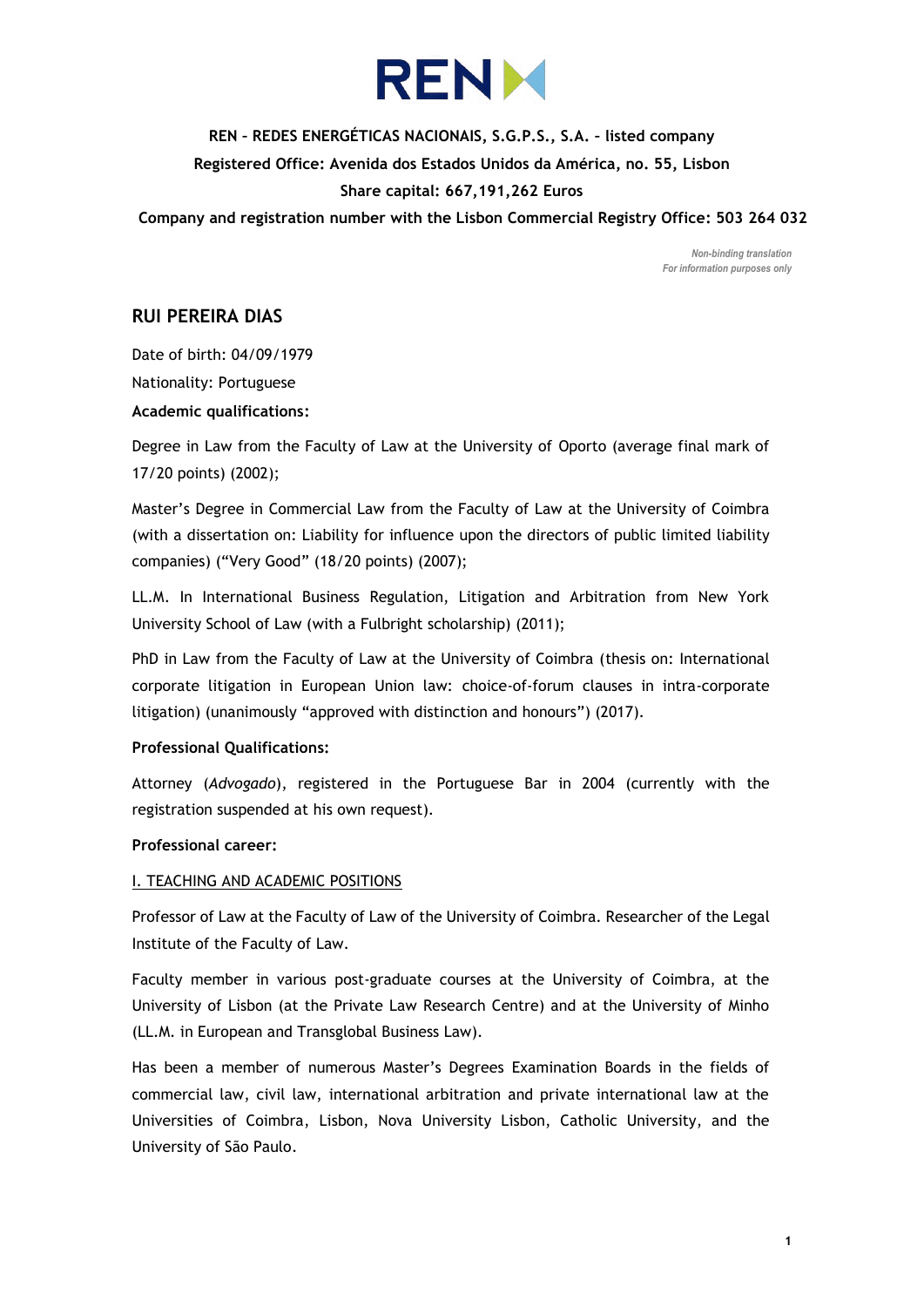

**REN – REDES ENERGÉTICAS NACIONAIS, S.G.P.S., S.A. – listed company Registered Office: Avenida dos Estados Unidos da América, no. 55, Lisbon Share capital: 667,191,262 Euros**

**Company and registration number with the Lisbon Commercial Registry Office: 503 264 032**

*Non-binding translation For information purposes only*

Supervisor for more than a dozen Master's and PhD students at the Faculty of Law of the University of Coimbra.

## II. INSTITUTIONAL POSITIONS

Faculty Coordinator of the Master's Degree programme at the Faculty of Law of the University of Coimbra.

Founding member of ADSR (Association of Corporate Law in Review) and member of its Scientific Council.

Deputy Chairman (*stellvertretender Vorsitzende*) of the Board of Directors of the Portuguese-German Lawyers Association (*Deutsch-Lusitanische Juristenvereinigung e.V.)*.

Founding member of the Portuguese Association of Public Markets.

Member of the Supervisory Board of the Institute of Corporate and Labour Law (IDET) at the Faculty of Law of the University of Coimbra.

Member of the Portuguese Arbitration Association, the International Law Association, the European Law Institute, the Portuguese Society of International Law, and the German Society for International Law (*Deutsche Gesellschaft für Internationales Recht)*.

Member of the Editorial Committee or Scientific Council of numerous scientific publications, namely DSR (Corporate Law in Review), acting as Executive Editor; RIAC (International Review for Arbitration and Conciliation), acting as Deputy Director; Commercial, Industrial, Economic, and Financial Law Review (Tulio Ascarelli Institute at the University of São Paulo, Brazil), Studia Iuridica Toruniensia (University of Torun, Poland).

## III. OTHER PROFESSIONAL ACTIVITIES

Legal consultant and arbitrator.

Executive Director of the Executive Monitoring Committee of the Corporate Governance Code issued by IPCG (Portuguese Institute of Corporate Governance).

Has spoken at numerous conferences and lectured on courses in different areas of commercial law, international arbitration and private international law, in Portugal, Spain, Germany, Angola, South Africa and Brazil.

Has published and edited three books and dozens of articles in these areas. Has participated in the collective work "Commentary on the Portuguese Companies Companies Code" (Almedina, Coimbra, volumes I to VII) with annotations to the legal provisions relating to,